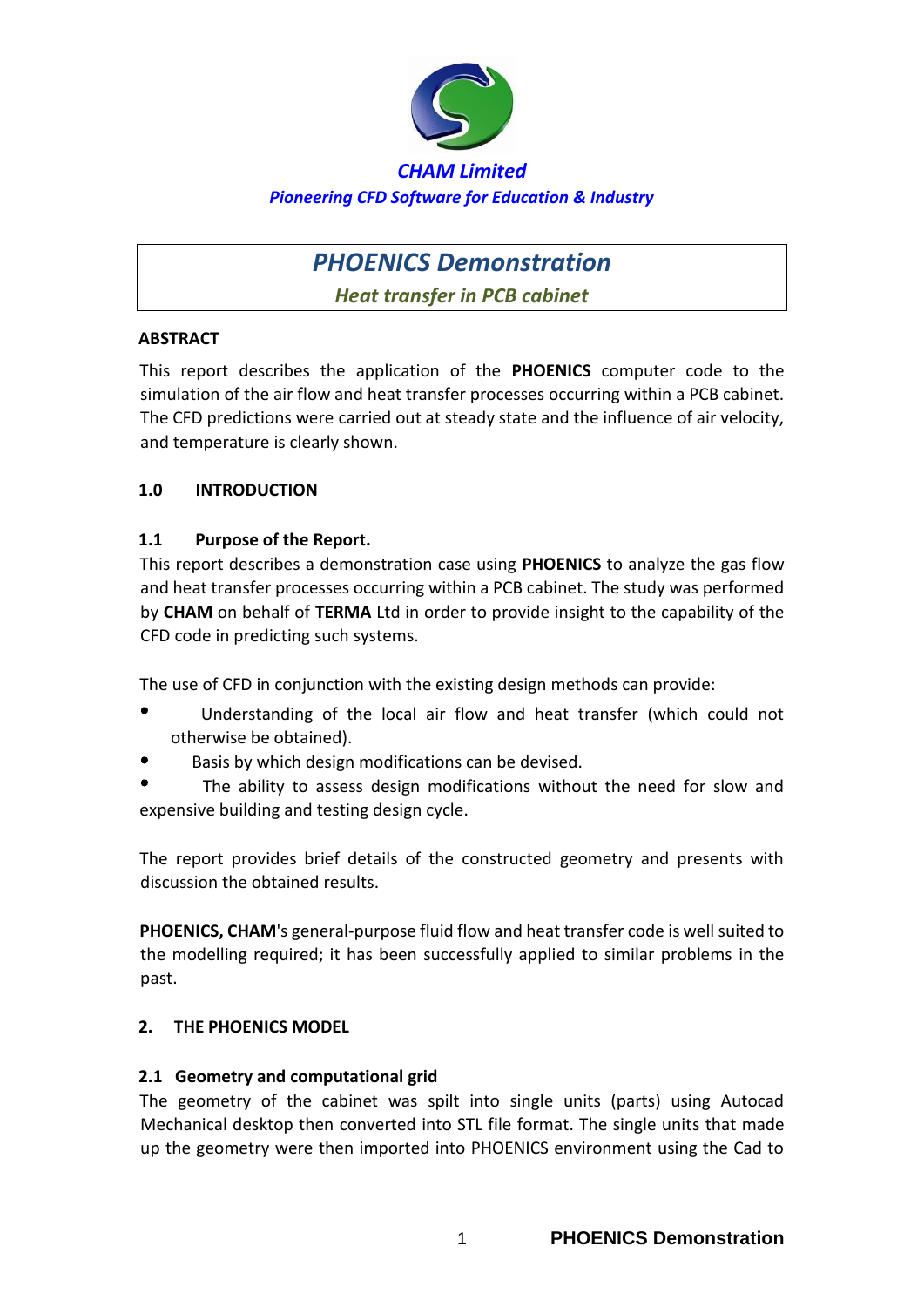

PHOENICS interface. The PHOENICS representation of the geometry is shown in the figures below.



Fig.1 Full geometry of cabinet

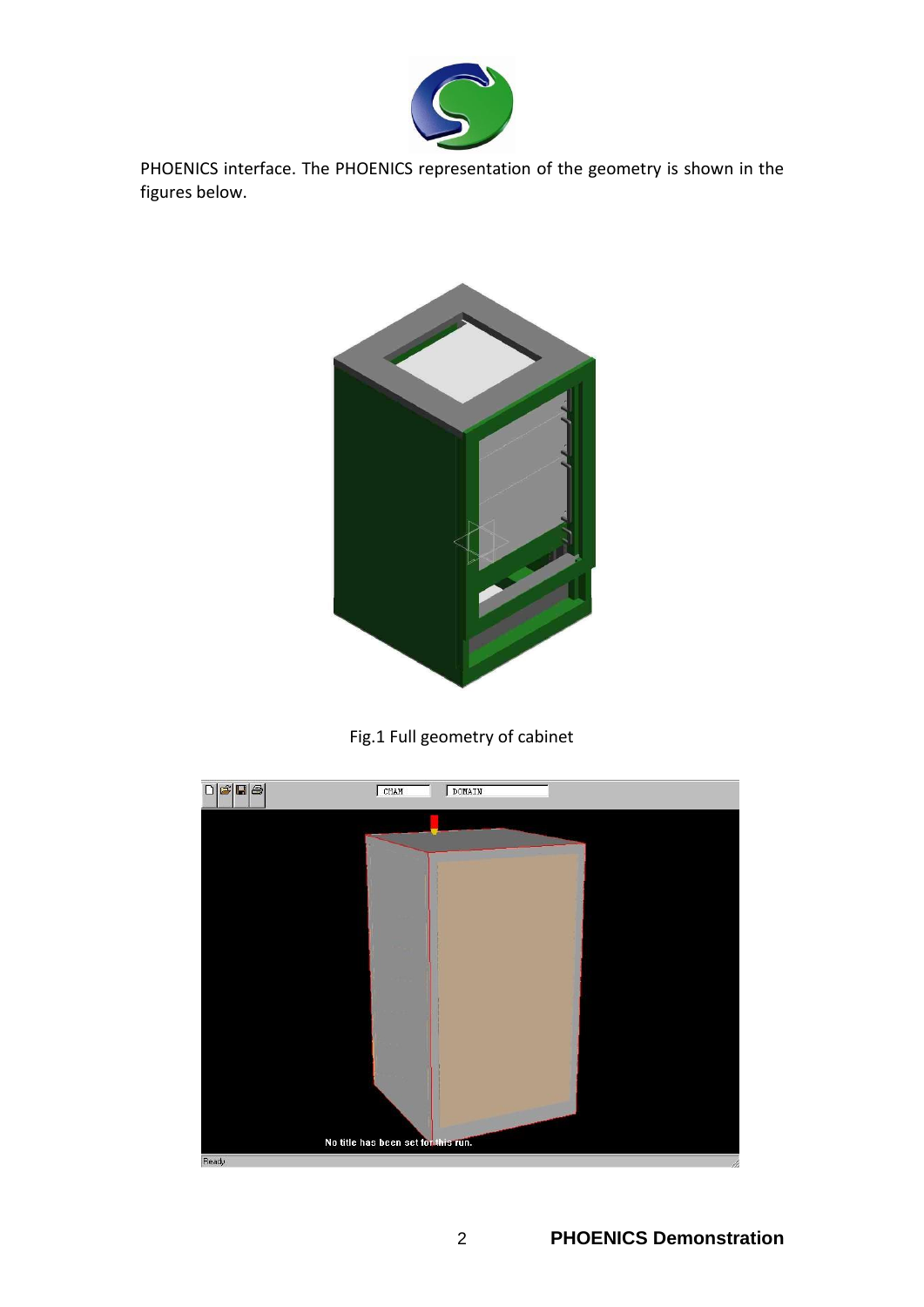

Fig.2 Front view of cabinet after import into PHOENICS VR using Cartesian coordinate system



Fig.3 Back view of cabinet after import

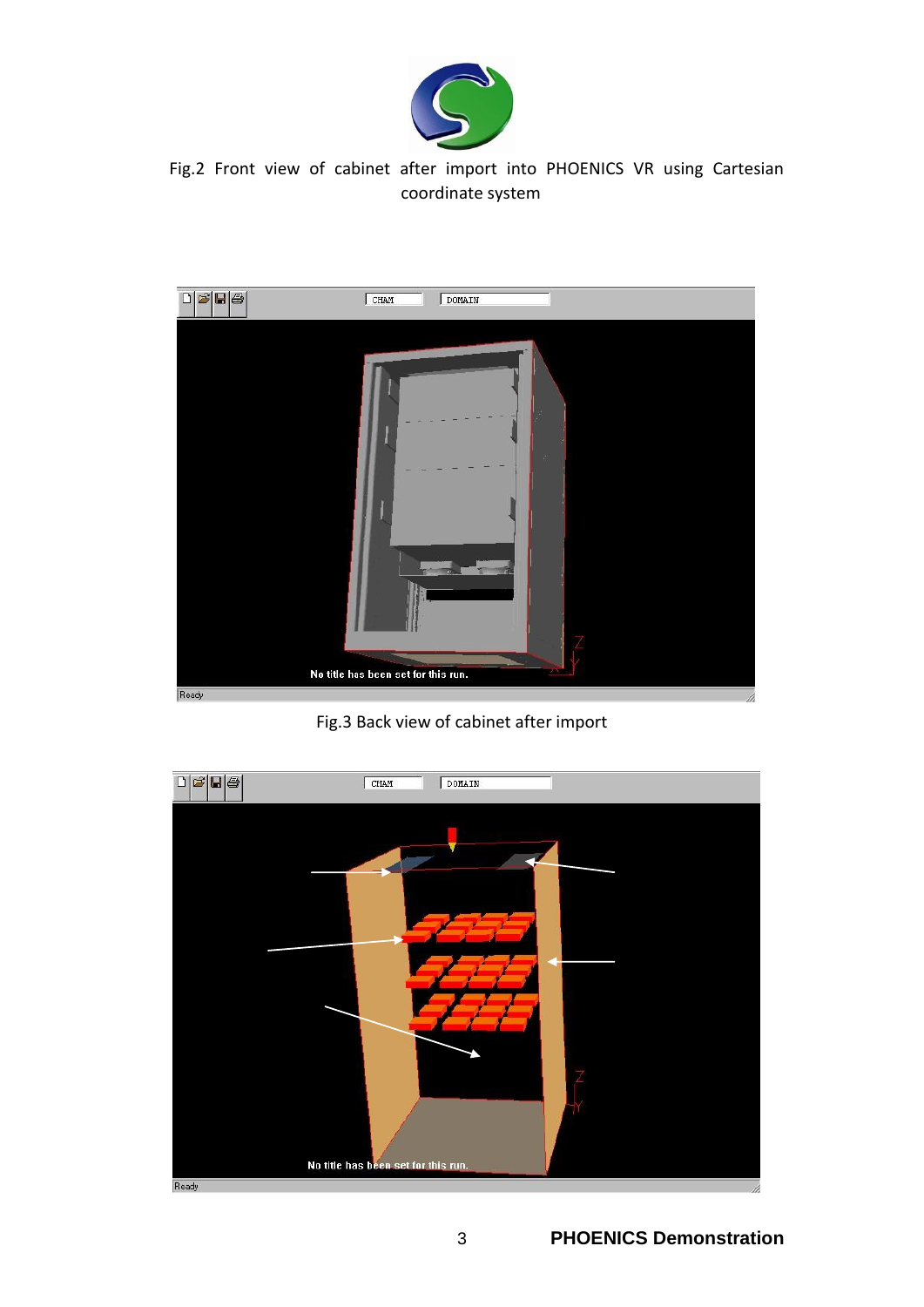

Fig.4 Internal objects after hiding the external geometry

.

A Cartesian grid of 35 \* 57 \* 50 cells was used to represent the geometry as shown below.





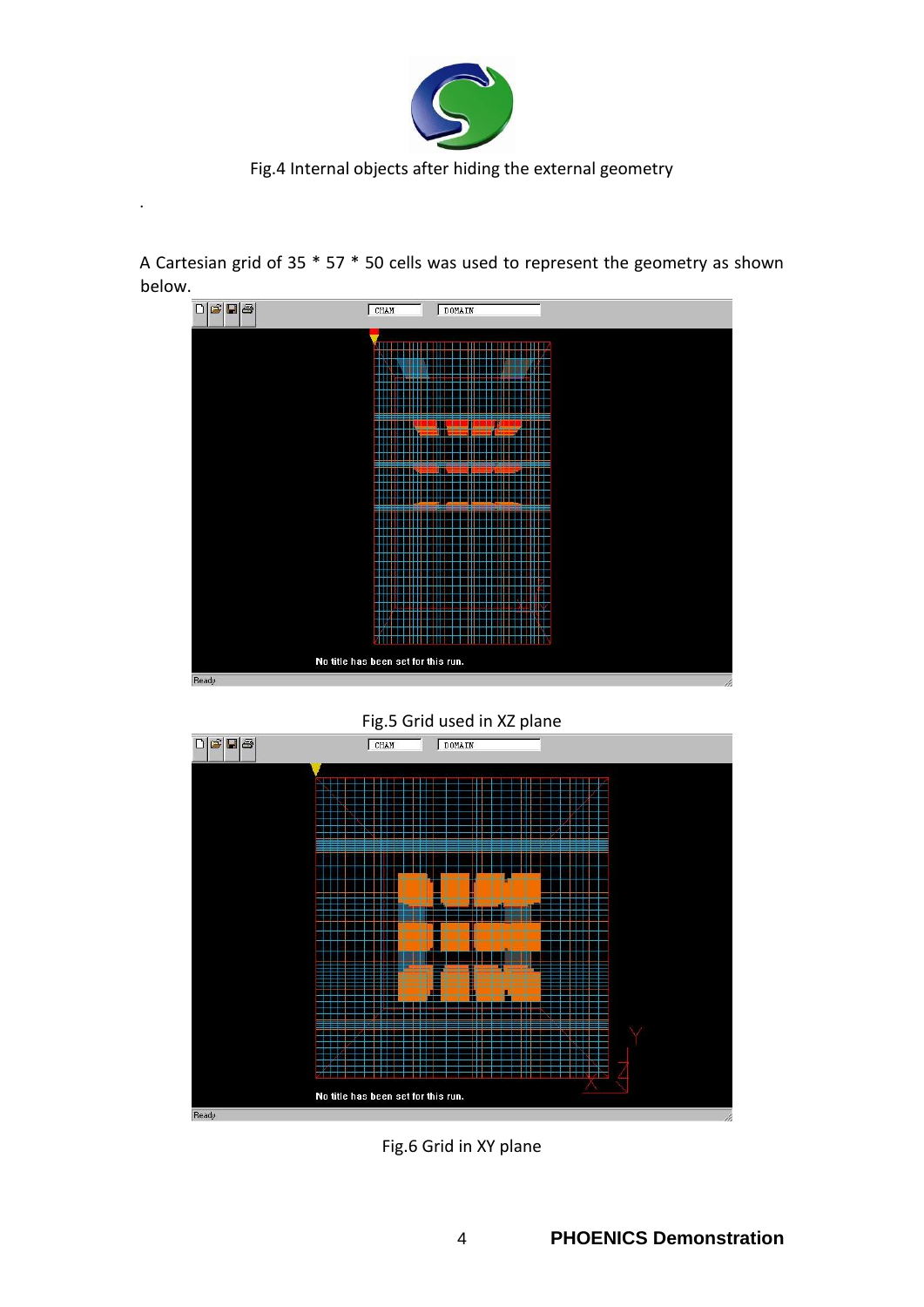



Fig.7 Grid in ZY plane

# **2.2 Boundary Conditions and Fluid Properties**

The fluid was taken to be Air using ideal gas law: Gas constant = 287 Gamma  $= 1.4$ Pressure =1bar

 $CP = 1004$  J/kgK

Density  $= 1.189$  (kgm<sup>-3</sup> Ideal gas) initially then the density of the gas (air) was calculated using:

$$
\rho = P / R(\text{temp+T})
$$

Where  $P =$  pressure, temp = actual temperature,  $R =$  gas constant,  $T = 273$ .

The standard  $K$ - $\epsilon$  turbulence model was used to represent the effects of turbulent diffusion.

One inlet supplying forced convection air at a rate of 1.0 m/s was defined. The outlet was treated a fixed-pressure boundary zone (as per specifications).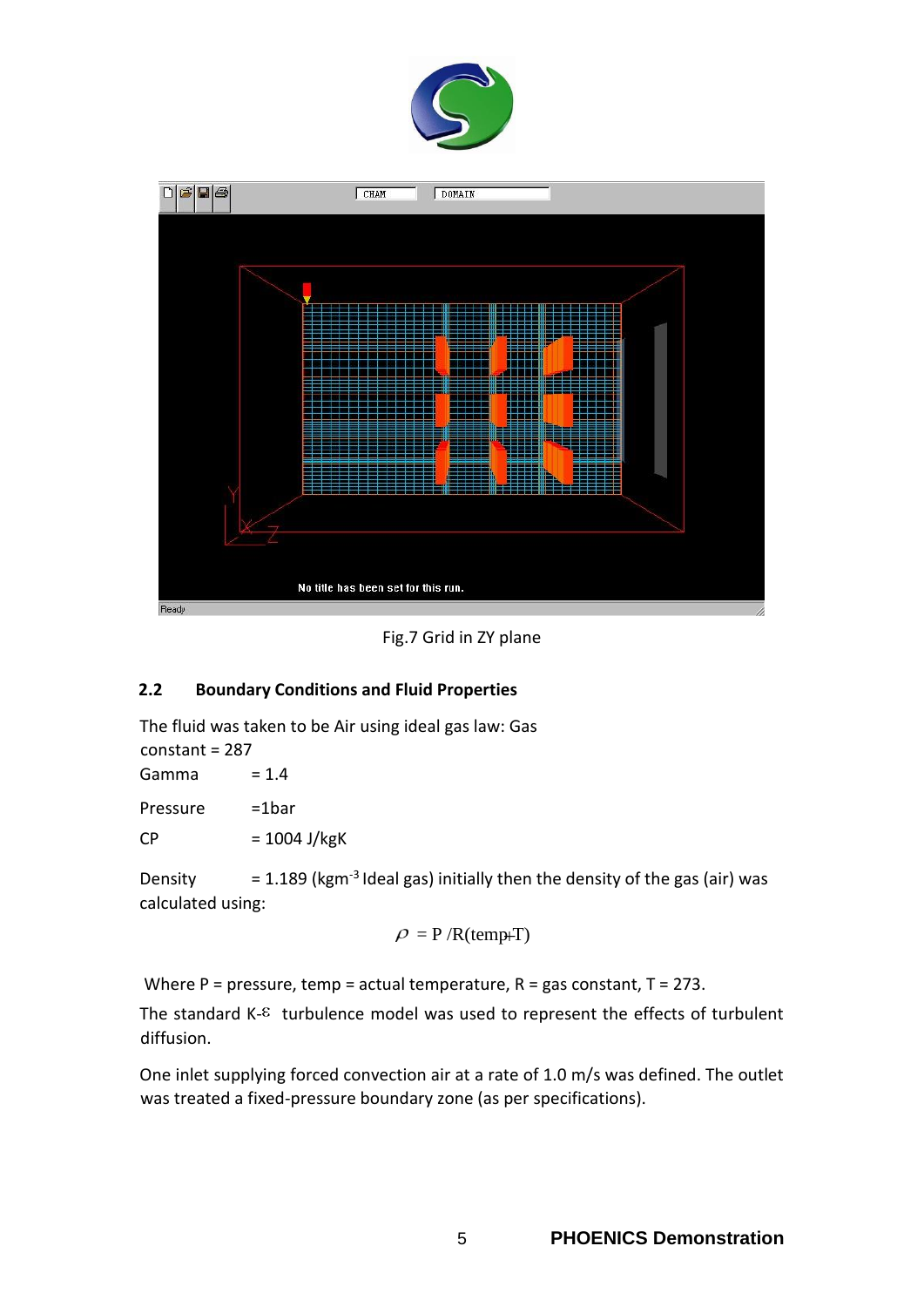

# **2.3 Variables solved**

For the three-dimensional, steady state, single phase simulation with conjugate heat transfer **PHOENICS** solved six equations, predicting three dimensional flow fields for the following dependent variables:

- $\bullet$ X-direction velocity component (u).
- $\bullet$ Y-direction velocity component (v).
- ė Z-direction velocity component (w).
- Pressure P.
- Temperature T.
- Turbulence KE and EP.

The values of the temperature and air velocity were stored and results are presented below.

#### **3. REPRESENTATION OF THE RESULTS**

#### **3.1 Results**

The main task of this demonstration was to show the capability of PHOENICS in predicting airflow characteristics inside the cabinet.



Fig.8 Velocity distribution

In the above Figure the airflow enters the domain from the top right hand side at a speed of 1 m/s & temperature of 39 $^{\circ}$ C and leaves from the top left hand side. During this process heat exchange takes place between the fluid (air) and solid (heat sources) as shown in Fig.10.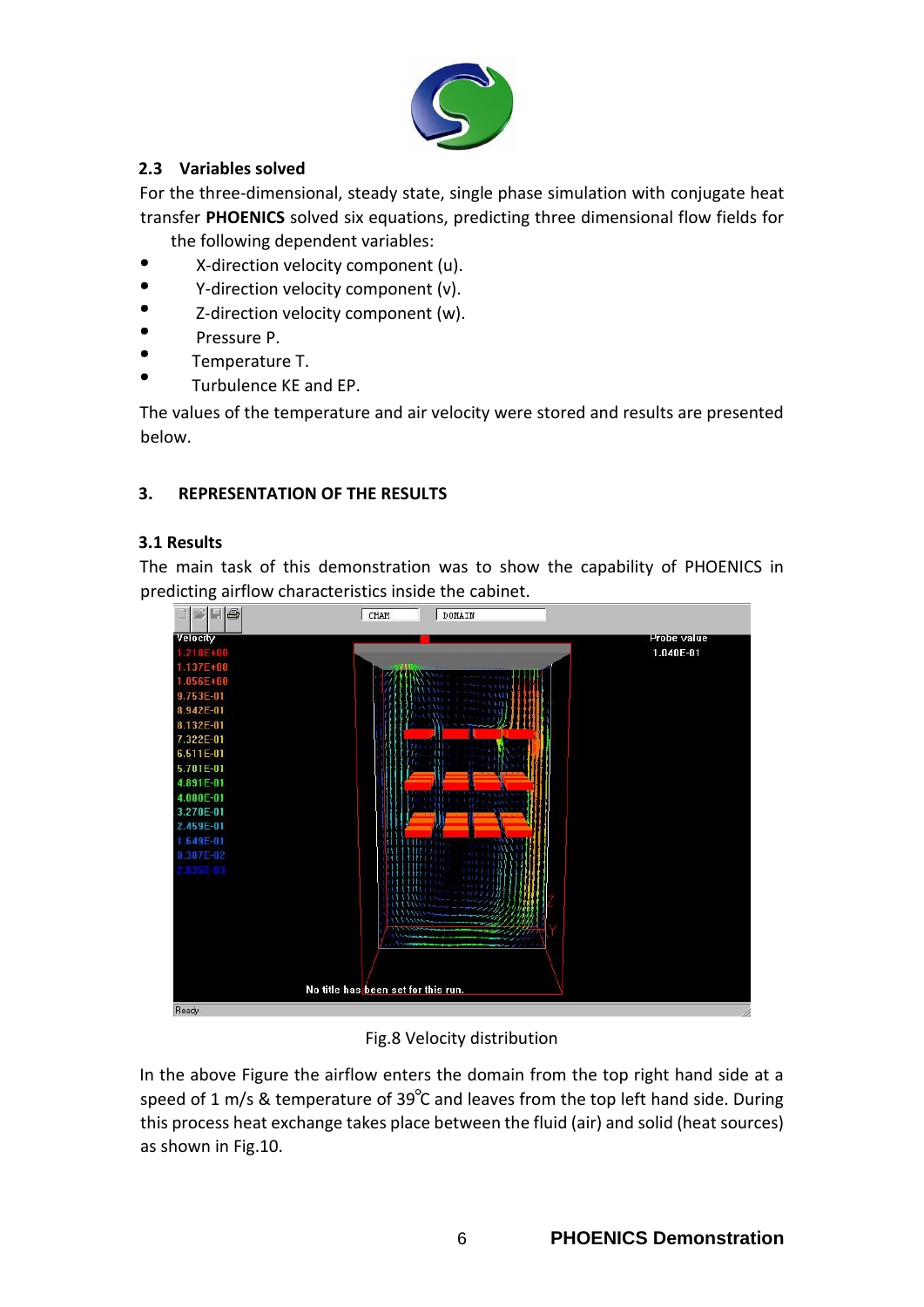



Fig.9 Snap shot of stream line

The above Figure shows a trace of a streamline (particular vector) from the point it enters the domain until it leaves. As can be seen, during this process the velocity vector circulates in the domain dissipating its momentum and gaining heat from the heat exchange between the solid and fluid.



Fig.10 Heat dissipation from the solid to the fluid

This figure shows the temperature distribution as a result of applying a cooling load of temperature of 39 C and velocity of 1.0 m/s.